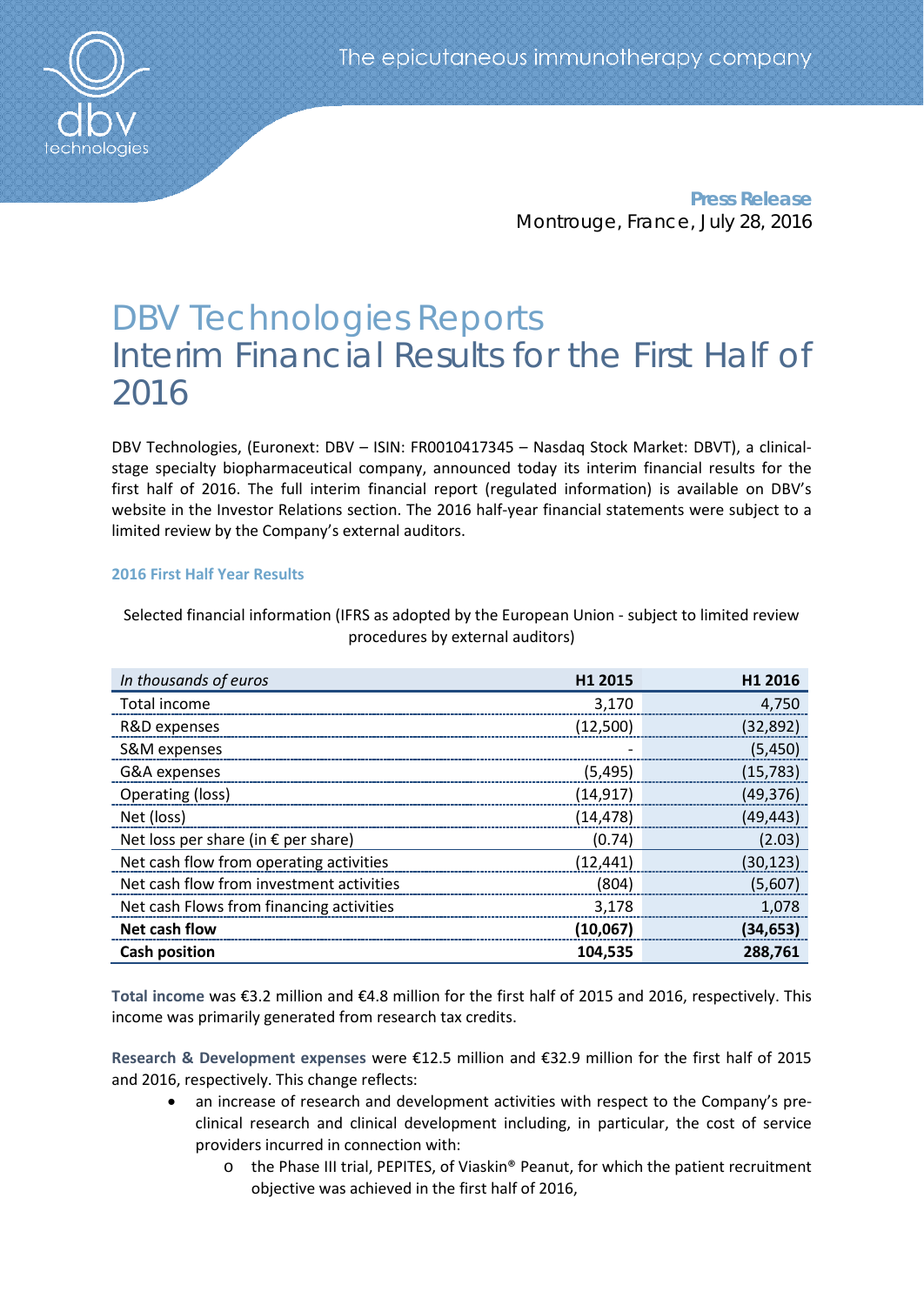

- o the initialization of the SMILEE study, a Phase IIa clinical trial of the safety and efficacy of Viaskin Milk in pediatric patient populations with milk-induced eosinophilic esophagitis, and;
- o the follow-up trial of the Phase I/II trial MILES for Viaskin® Milk;
- acceleration in the hiring of research and development personnel to support the Company's ongoing programs and an associated increase in share-based compensation expenses with respect to equity awards granted in the second of half 2015 and the first half of 2016;

**Sales & Marketing expenses** amounted €5.5 million in the first half of 2016 and mainly include payroll for the US staff and fees to prepare the launch and commercialization of Viaskin Peanut in North America, if approved. The Company did not have any sales and marketing expenses in the first half of 2015.

**General & Administrative expenses** were €5.5 million and €15.8 million in the first half of 2015 and 2016, respectively. This change reflects increased investment in the Company's administrative and management functions, an increase in share-based compensation expenses with respect to equity awards granted during the second of half 2015 and the first half of 2016, as well as an increase in professional and insurance fees.

The Company's **net loss** for the first six months of 2016 was €(49.4) million, compared to €(14.5) million for the corresponding 2015 period. **Net loss per share** (based on the number of weighted average number of shares outstanding) were €(0.74) and €(2.03) for the first half of 2015 and 2016, respectively.

**Net cash flow used in operating activities** for the first half of 2015 and 2016 was €(12.4) million and €(30.1) million, respectively, with the increase primarily fueled by increasing efforts in R&D.

**Net cash flow used in investment activities** increased from €(0.8) million for the first half of 2015 to €(5.6) million for the first half 2016, with the increase primarily due to the relocation of global corporate headquarters to Montrouge, France, and the purchase of tools and equipment for industrial manufacturing prototypes for product candidates.

**Net cash flow from financing activities** was €3.2 million for the first half of 2015 and €1.1 million for the first half of 2016, primarily attributable to the exercise of equity instruments in both periods.

DBV Technologies expects to announce its cash position on November 3, 2016, before the opening of the Euronext market in Paris, France.

## **About DBV Technologies**

DBV Technologies developed Viaskin®, a proprietary technology platform with broad potential applications in immunotherapy. Viaskin is based on epicutaneous immunotherapy, or EPIT®, DBV's method of delivering biologically active compounds to the immune system through intact skin. With this new class of selfadministered and non-invasive product candidates, the company is dedicated to safely transforming the care of food allergic patients, for whom there are no approved treatments. DBV's food allergies programs include ongoing clinical trials of Viaskin Peanut and Viaskin Milk, and preclinical development of Viaskin Egg. DBV is also pursuing a human proof concept clinical study of Viaskin Milk for the treatment of Eosinophilic Esophagitis, and exploring potential applications of its platform in vaccines and other immune diseases.

DBV Technologies has global headquarters in Montrouge, France and New York, NY. Company shares are